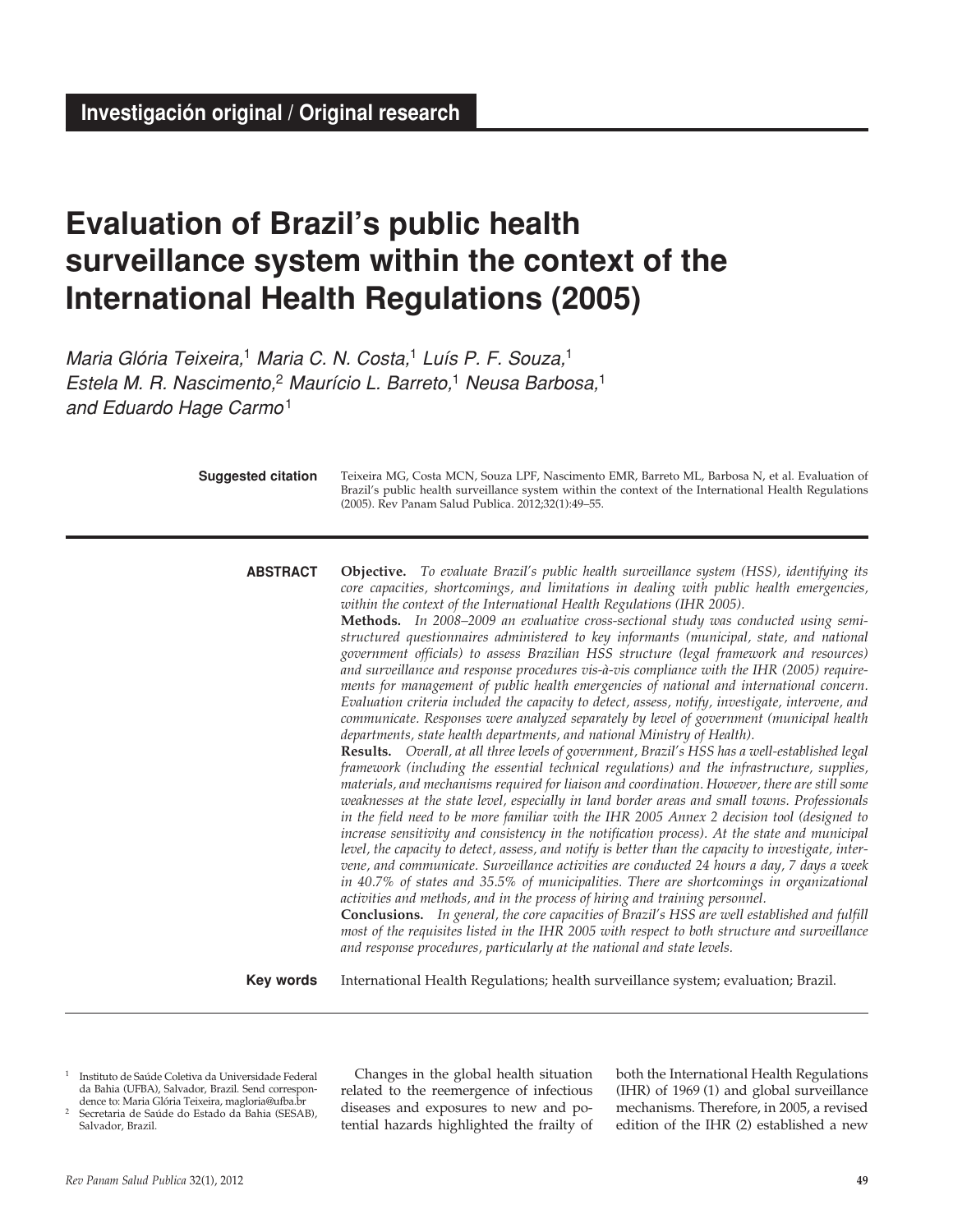set of regulations for compliance with the requirements for dealing with new health issues and risks considered of international interest (3). This approach broke with the tradition of focusing on internationally notifiable diseases and allowed for the implementation of a more effective surveillance system at a global level (4).

To ensure that the requirements of the IHR 2005 are met, each country is required to adopt initiatives designed to improve technical capacity and overcome political obstacles (5). One of the requirements of the revised IHR is evaluation of the national health surveillance system (HSS) to identify legal, technical, and political limitations and to propose measures to increase capacity in detection, communication, and response to public health emergencies (PHE) of national and international concern (6).

Meeting these requirements in a country the size of Brazil is extremely complex. Brazil is a federal republic that comprises 26 states plus a Federal District and 5 564 municipalities. The sub-system for surveillance and control of diseases (the HSS) is essentially maintained and managed by all three levels of government (national, state, and municipal) (7). The HSS is an integrated part of Brazil's national Unified Health System (*Sistema Único de Saúde*, SUS) coordinated by the Ministry of Health and implemented in all states and municipalities according to Law 8080/90, known as the Organic Health Law (*Lei Orgânica da Saúde*, LOS) (7–10). The HSS includes the Ministry of Health (MoH) Center for Strategic Information in Health Surveillance (*Centro de Informações Estratégicas em Vigilância em Saúde*, CIEVS), and a national state-based network of similar centers (CIEVS Network) (11) coordinated by the MoH and implemented by state and municipal departments of health. The CIEVS Network was established to detect, monitor, and manage PHE.

 The objective of the current study was to evaluate the current status of Brazil's HSS, identifying its core capacities, shortcomings, and limitations with regard to dealing with PHE*,* within the context of the International Health Regulations (IHR 2005).

## **MATERIALS AND METHODS**

In 2008–2009, using 2007 as the base year, an evaluative cross-sectional study was conducted to assess the system's structure and surveillance and response procedures vis-à-vis compliance with IHR 2005 regulations for management of potential and actual PHE (communicable and non-communicable diseases, and environmental disasters). Data were collected at all three levels of government: national (Ministry of Health); state (health departments for all 26 states, plus the Federal District); and municipal (a sample of 76 out of 5 564 municipal health departments). Out of the 76 municipalities in the sample, 46 were selected based on specific inclusion criteria (being a state capital city; having an international port or airport; being situated on a land border between Brazil and another country; and/or being a tourist attraction) and 30 were selected randomly from the remaining municipalities (those that did not meet any of the above-mentioned criteria). The sample was then stratified by region; population size (< 20 000, 20 001–50 000, 50 001–100 000, 100 001–500 000, and > 500 000 inhabitants); and health conditions (good, intermediate, or poor) (12).

A semi-structured questionnaire was constructed for data collection from each of the three levels of government based on the definitions contained in Annex 1A of the IHR 2005 ("Core capacity requirements for surveillance and response"). All questionnaire responses were dichotomous ("yes"/"no") except for the overall assessment of the HSS, which was ranked from 0 to 10. The survey instrument was tested for adequacy in a pilot study and adjusted and fine-tuned accordingly. The questionnaire and study methodology have been used for HSS assessments by all South American countries and some countries from other subregions of the Americas. The questions were designed to collect data on HSS structure (legal framework and physical, human, and financial resources) and surveillance and response procedures (notification, information sources and flows, and data processing and analysis; procedures standardization; laboratory support; social communication; and capacity for coordination and response) (13). Degreed professionals with experience in public health were trained to administer the questionnaire, which was given to high-ranking HSS managers (directors, coordinators, and program heads) at any of the three government levels who were considered key informants. Various publications (e.g., legislation, bulletins, work schedules, and publications) were requested to document the responses to some of the questions. Data on budgets (annual averages for 2006–2008) were obtained from Brazil's information system on public health budgets (*Sistema de Informações sobre Orçamentos Públicos em Saúde*, SIOPS) (14). The evaluation also included data from January 2007 to December 2010 on the creation and implementation of the CIEVS, the training of specialists in field epidemiology, and new HSS ordinances, obtained from official documents of the national-level HSS (the National Health Surveillance Secretariat, NHSS) at the MoH.

The questionnaire responses were consolidated and analyzed (% per *n*) for the state health departments, the municipal health departments, and the national system as a whole. Means and standard deviations were calculated for the overall assessments of the HHS' capacity to detect, evaluate, report, investigate, intervene, and communicate events related to potential and actual PHE.

## **RESULTS**

Overall, the HSS has the essential technical regulations in place, along with the infrastructure, supplies, materials, and mechanisms required for liaison and coordination. However, there are still some weaknesses in the state-level system, especially in border areas and small towns.

Aspects of the HSS deemed in need of improvement at the national level were 1) data analysis ability, 2) establishment of a response plan for laboratories, and 3) training. Crisis communication, communication with health care services, and infrastructure were also mentioned by the professional staff as requiring improvement. At the two other levels of the system (state and municipal), the issues most frequently reported as needing improvement were 1) integration between health services and the development of protocols and plans for dealing with emergencies, 2) the establishment of health committees and institutional development for the rapid response teams, and 3) hiring and training personnel.

The percentage of questions left blank by respondents from state and municipal health departments was very low (about 1.3%). No questions were left blank by respondents from the national level of the system (the NHSS).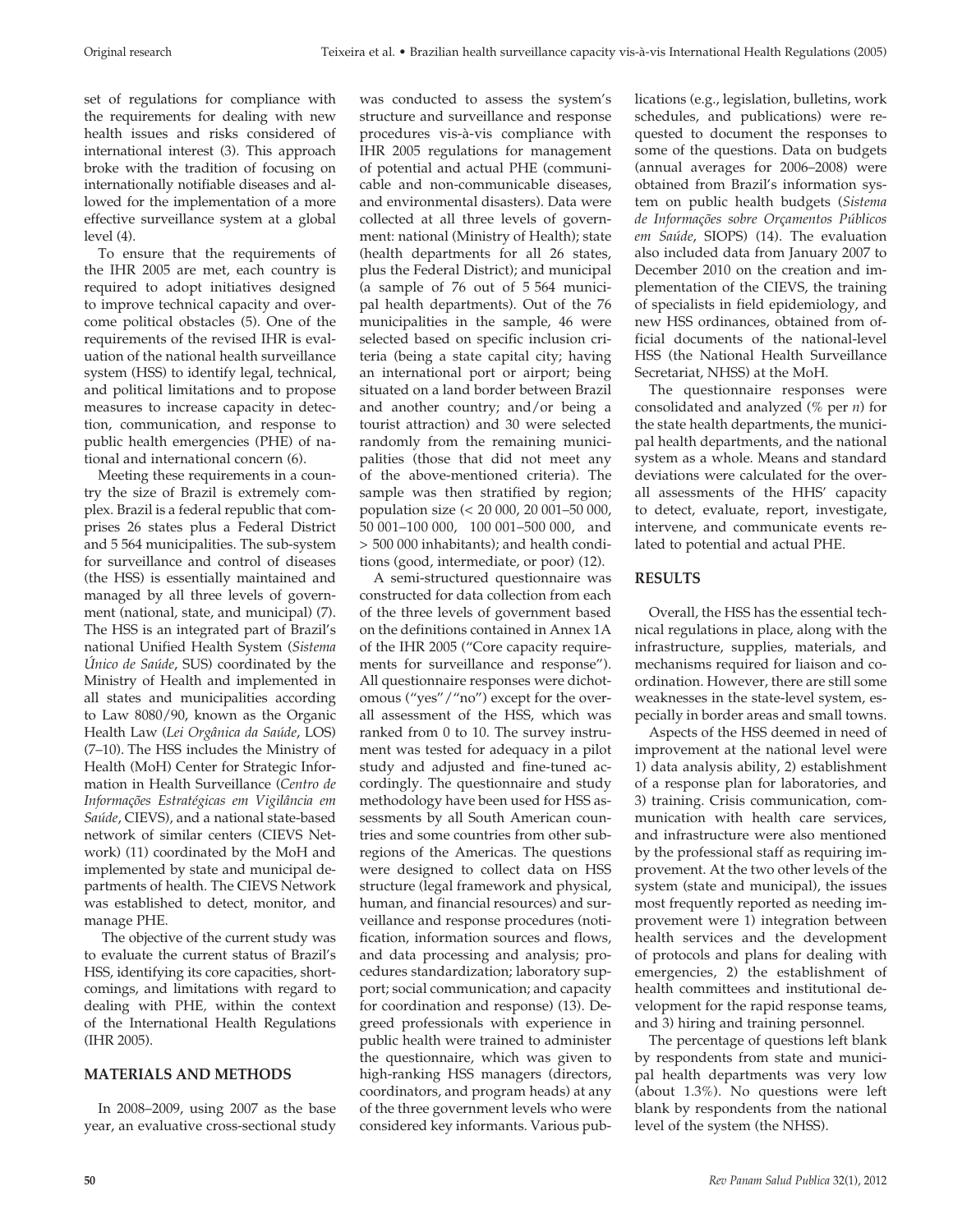## **Structure: legal framework and financial, human, and physical resources**

To meet the requisites of the IHR 2005, Brazil revised and adapted various components of the NHSS legal framework, including the definition of a PHE. Almost all (96.0%) of Brazil's states (including the Federal District) and 90.0% of its municipalities follow the statutory law, technical standards, and procedures of the NHSS (Table 1), which offers technical collaboration and support as needed. In the MoH annual budget allocation for disease surveillance and prevention during 2007–2009, the annual average investment was US\$1.3 billion (or an annual per capita investment of US\$6.8). All states and almost all municipalities (all but 4.3%) have a budget earmarked for health surveillance.

At the national level, Brazil has an HSS team fully dedicated to detecting and evaluating potential and actual PHE, supported by a "situation room" located at the national-level CIEVS at the MoH (the formal IHR focal point) that includes a modern computing system and communication devices with dedicated (permanent) connections to state and municipal health services. The CIEVS interdisciplinary rapid response team works around the clock (24 hours a day, 7 days a week). As of late 2010, the nationwide CIEVS Network consisted of 50 technical and operational units responsible for monitoring, managing, triggering, and coordinating rapid response actions related to PHE.

#### **Surveillance and response procedures**

**Surveillance: capacity to detect, evaluate, and notify.** Actions concerning PHE surveillance and response are coordinated by the national-level CIEVS. The CIEVS interdisciplinary rapid response team relies on formal and informal sources for immediate notification of diseases with high potential for spreading as well as weekly reports of other relevant public health events, and uses standardized procedures and criteria to detect and verify information on events that could constitute a PHE. In 2007, the CIEVS achieved timely detection of 73.0% of potential PHE. The inclusion of new, relevant events on the national list of obligatory notification is approved by the NHSS, which maintains a regular flow of communication with the national

**TABLE 1. Proportion of state and municipal health departments complying with revised regulationsa for public health surveillance structural capacity (legal framework and physical, human, and financial resources), according to key informants, Brazil, 2007–2009**

|                                                                                                                                                                                                                             | Level of government<br>(% of positive responses) |                             |  |
|-----------------------------------------------------------------------------------------------------------------------------------------------------------------------------------------------------------------------------|--------------------------------------------------|-----------------------------|--|
| Capacity                                                                                                                                                                                                                    | State<br>$(n = 27)$                              | Municipal<br>$(n = 76)$     |  |
| Applies national HSS legislation<br>Receives technical cooperation from national level (NHSSb)<br>Uses procedures described in NHSS quidelines<br>Has an annual budget for monitoring the HSS and public health emergencies | 96.0<br>100<br>100<br>100                        | 90.0<br>100<br>94.5<br>95.7 |  |

a World Health Organization revised International Health Regulations (IHR 2005) for national public health surveillance systems (HSS).

b National Health Surveillance Secretariat (Ministry of Health).

**TABLE 2. Proportion of national, state, and municipal health departments complying with revised**  regulations<sup>a</sup> for public health surveillance procedures (capacity to detect, evaluate, and notify), **and mean scores (1–10) for overall performance, according to key informants, Brazil, 2007–2009**

|                                                                                                                                                                                                                                                                                                                                                                                                                                                                                                                                                                            |                               |                                                               |                                                                  | Level of government<br>(% of positive responses)                     |  |  |
|----------------------------------------------------------------------------------------------------------------------------------------------------------------------------------------------------------------------------------------------------------------------------------------------------------------------------------------------------------------------------------------------------------------------------------------------------------------------------------------------------------------------------------------------------------------------------|-------------------------------|---------------------------------------------------------------|------------------------------------------------------------------|----------------------------------------------------------------------|--|--|
| Capacity                                                                                                                                                                                                                                                                                                                                                                                                                                                                                                                                                                   |                               | National                                                      | State<br>$(n = 27)$                                              | Municipal<br>$(n = 76)$                                              |  |  |
| Has team for surveillance activities<br>Has team fully trained in the use of the IHR 005 Annex 2 decision tool <sup>b</sup><br>Has a physical area set aside for surveillance<br>Uses the national list of notifiable diseases<br>Uses standardized procedures for data collection<br>Conducts surveillance 24 h/day, 7 days/week<br>Has outgoing long-distance telephone line dedicated to surveillance<br>(accessible 24 h/day, 7 days/week)<br>Uses informal sources for disease detection<br>Receives immediate disease notification<br>(within 24 hours of detection) |                               | 100<br>50.0<br>100<br>100<br>100<br>100<br>100<br>100<br>73.0 | 100<br>40.7<br>100<br>100<br>100<br>40.7<br>88.9<br>96.3<br>37.0 | 98.7<br>25.0<br>92.1<br>90.8<br>92.0<br>35.5<br>54.7<br>80.3<br>71.1 |  |  |
| Assessment of overall performance (ability to detect,<br>evaluate, and report potential and actual public health<br>emergencies)                                                                                                                                                                                                                                                                                                                                                                                                                                           | Mean, (standard<br>deviation) | 7.0                                                           | 6.5<br>$(\pm 1.05)$                                              | 6.5<br>$(\pm 1.91)$                                                  |  |  |

a World Health Organization revised International Health Regulations (IHR 2005) for national public health surveillance systems.

b Instrument designed to increase sensitivity and consistency in the notification process.

health authorities in charge of international points of entry with regard to information that may be of interest to the HSS. As the focal point for implementation of the IHR 2005, the CIEVS maintains continuous communication with World Health Organization headquarters in Geneva on all potential and actual international PHE, and participates in the Global Outbreak Alert and Response Network (GOARN) (15).

All of Brazil's states, including the Federal District, and 98.7% of municipalities have teams focused on implementing HSS surveillance activities. At the state and municipal level, respectively, 40.7% and 25.0% of HSS teams are trained to use the IHR 2005 Annex 2 decision tool (designed to increase sensitivity and consistency in the notification process) (1). A specific physical space is

available for a health surveillance division in all state health departments and 92.1% of municipal health departments. The national list of notifiable diseases (those that by law must be reported to public health authorities) is used by all state health departments and 90.8% of municipal health departments. Standardized data collection procedures are used by 100% of state health departments and 92.0% of municipal health departments (Table 2).

In 40.7% of state health departments and 35.5% of municipal health departments, public health surveillance activities are ongoing 24 hours a day, 7 days a week. All state health departments and municipal health departments have access to an outgoing long-distance telephone line but only 88.9% of states and 54.7% of municipalities have long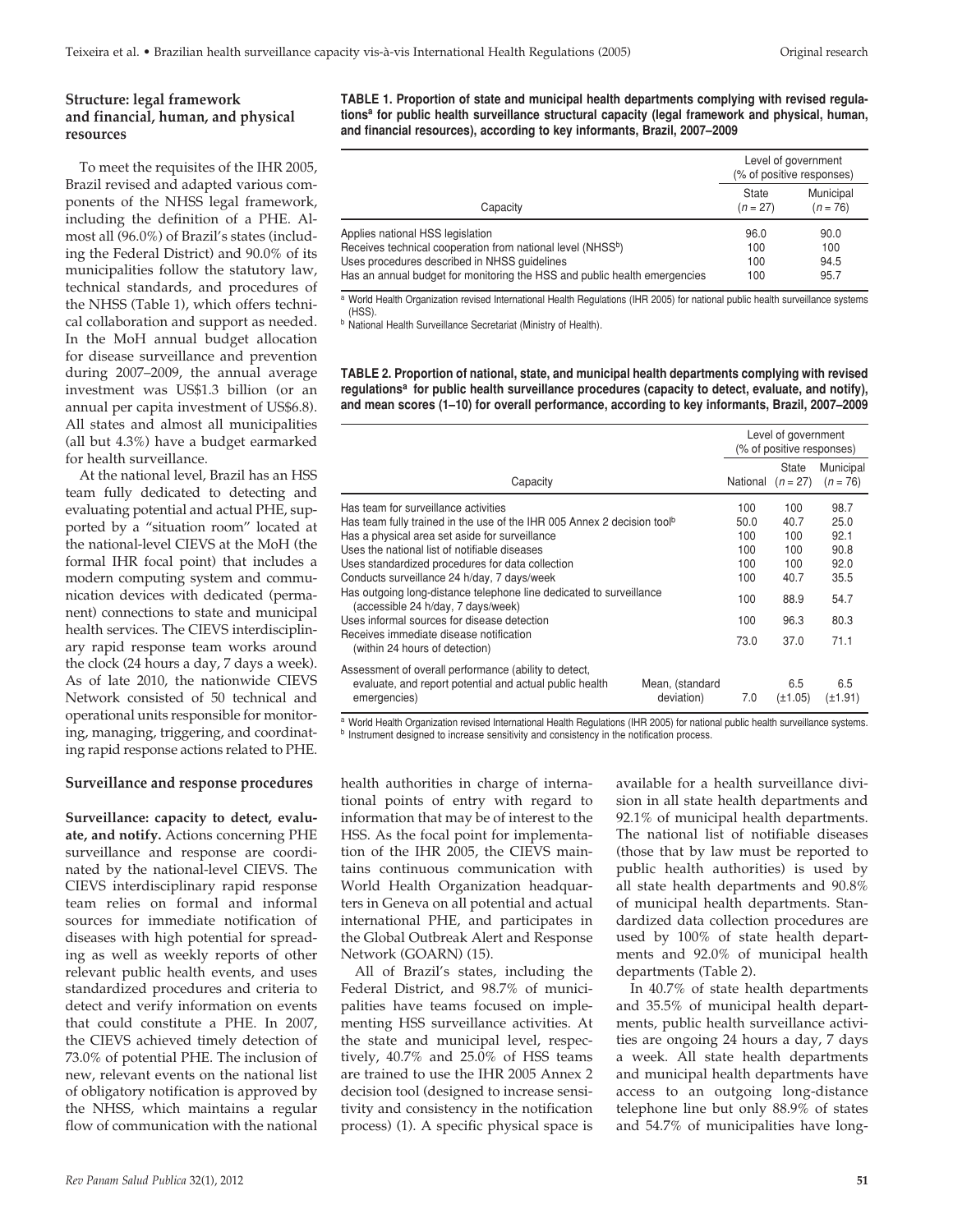**TABLE 3. Proportion of national, state, and municipal health departments complying with revised regulationsa for public health response procedures (capacity to investigate, intervene, and communicate), and mean scores (1–10) for overall performance, according to key informants, Brazil, 2007–2009**

|                                                                           |                 |              | Level of government<br>(% of positive responses) |                         |  |
|---------------------------------------------------------------------------|-----------------|--------------|--------------------------------------------------|-------------------------|--|
| Capacity                                                                  | Average         | National     | State<br>$(n = 27)$                              | Municipal<br>$(n = 76)$ |  |
| Has a rapid response team for PHE <sup>b</sup>                            | 81.3            | 100          | 78.1                                             | 65.8                    |  |
| Has legal mechanisms and features to mobilize rapid                       |                 |              |                                                  |                         |  |
| response teams during PHE                                                 | 94.0            | 100          | 96.6                                             | 85.4                    |  |
| Has health sector committee for emergency response                        | 43.3            | 100          | 17.4                                             | 12.5                    |  |
| Has mechanisms for liaising with national- and state-level                |                 |              |                                                  |                         |  |
| system                                                                    | 61.4            | $\mathbf{C}$ | 100                                              | 84.1                    |  |
| Has access to public health reference laboratory for sample<br>processing | 91.9            | 100          | 100                                              | 75.8                    |  |
| Has access to laboratories of universities or other institutes            |                 |              |                                                  |                         |  |
| for sample processing                                                     | 92.6            | 100          | 92.1                                             | 85.7                    |  |
| Has personnel trained in collecting and sending samples                   | 94.1            | 100          | 95.0                                             | 87.2                    |  |
| Has mechanism(s) for urgent dispatch of samples to national               |                 |              |                                                  |                         |  |
| reference laboratories                                                    | 92.1            | 100          | 85.4                                             | 91.0                    |  |
| Meets requirements for biosafety procedures                               | 46.4            | 50.0         | 40.3                                             | 49.0                    |  |
| Has personnel trained in use of social media                              | 80.0            | 100          | 77.1                                             | 62.9                    |  |
| Prepares press releases and circulars                                     | 93.1            | 100          | 94.2                                             | 85.1                    |  |
| Assessment of overall performance (ability to investigate,                | Mean, (standard | 7.0          | 6.0                                              | 5.5                     |  |
| intervene, and communicate events related to potential<br>and actual PHE) | deviation)      | $(\pm 1.3)$  |                                                  | $(\pm 1.1)$             |  |

<sup>a</sup> World Health Organization revised International Health Regulations (IHR 2005) for national public health surveillance systems.

<sup>b</sup> Public health emergencies.

<sup>c</sup> Question only submitted to respondents at state and municipal level.

distance lines fully dedicated to surveillance activities (available 24 hours per day, 7 days per week).

The low percentage of positive responses to three questions about HSS surveillance capacity—training personnel in the use of the Annex 2 decision tool; fully dedicated (24/7) surveillance; and immediate notification of events—raised serious concern. Based on the responses, surveillance systems in municipalities located on land borders and those with less than 20 000 inhabitants were the weakest, especially with respect to training of technical staff on the use of the Annex 2 decision tool (a criterion for which only 11% of respondents answered "yes"). In these same two groups of municipalities, only 33% of respondents said the HSS carried out uninterrupted (24/7) local surveillance. Active case search and weekly collection of disease notifications were the only activities for which 100% of key informants from municipal health departments provided a positive response. In their assessment of overall HSS performance, the national professional staff gave the system a mean score of 7 (on a scale of 0 to 10) for its capacity to detect, evaluate, and report

potential and actual PHE. For the same criteria, state and municipal professionals awarded mean scores of  $6.5$  ( $\pm$  1.05) and  $6.5$  ( $\pm$  1.91) respectively.

**Response: capacity to investigate, intervene, and communicate.** To investigate, intervene, and communicate events related to potential and actual PHE, the national-level HSS has mechanisms and resources to 1) mobilize personnel, 2) carry out emergency interventions, and 3) maintain a dedicated connection to the social communication services of the national-level HSS. During emergencies, epidemiological alerts are sent to health care professionals and information is disseminated immediately via the Internet. The CIEVS situation room is designed for responding to major PHE, which includes putting mechanisms in place to establish online communication with the situation room of the Office of the Presidency. The national-level HSS also has communicational channels with strategic national and state institutions within and outside of the health sector, as well as established coordination mechanisms at the international level for the implementation of investigation and control measures.

The majority of state health departments (78.1%) and municipal health departments (65.8%) have rapid response teams for PHE (Table 3). Resources to dispatch personnel in cases of emergency are available in 96.6% of state health departments and 85.4% of municipal health departments. Although few states (17.4%) and municipalities (12.5%) have organized a public health committee to respond to emergencies, all states and 84.1% of municipalities have mechanisms for rapid communication with other levels of government within the public health system. The majority (77.1%) of states and 62.9% of municipalities have personnel trained in social communication, and many (94.2% of state health departments and 85.1% of municipal health departments) prepare their own press releases and circulars.

All states and 75.8% of municipalities have public health reference laboratories, and the majority of them (92.1% and 85.7%, respectively) have a system in place for sending samples for processing in specialized laboratories at universities or research institutes. Most states (95.0%) and municipalities (87.2%) have personnel trained in collecting and shipping biological samples, as well as mechanisms for sending the samples to national referral laboratories (85.4% of states and 91.0% of municipalities) when necessary. However, few comply with all of the required biosafety procedures (only 40.3% of states and 49.0% of municipalities).

As was the case with surveillance capacity, between 2007 and 2009, the performance of the municipalities situated at land borders and those with less than 20 000 inhabitants was not high in terms of response capacity, with just 63.0% and 54.5% receiving positive responses, respectively. For the system's capacity to investigate, intervene, and communicate events related to potential and actual PHE, technical staff at the national-level HSS gave themselves a mean score of 7, while those at the state and municipal level gave themselves a mean score of 6.0  $(\pm 1.3)$  and  $5.5 (\pm 1.1)$  respectively for the same criteria.

## **DISCUSSION**

The results of this study showed that, in general, the core capacities of the Brazilian HSS have been well established and the system is in compliance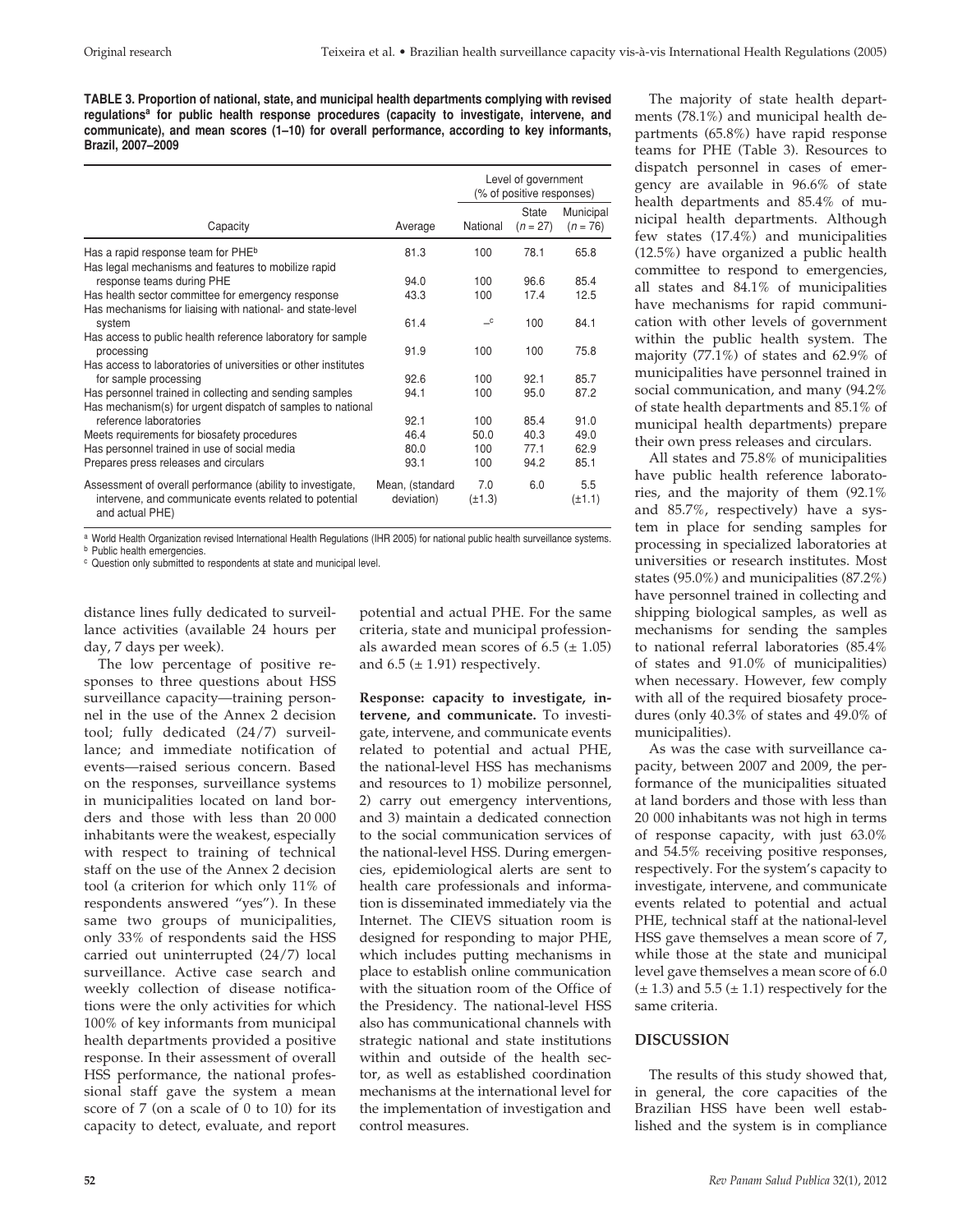with most of the IHR 2005 requisites, particularly at the national and state level. These findings are in agreement with previous reports (15, 16), indicating that the strategy of decentralizing HSS actions and financial resources from national to state and municipal governments, with defined responsibilities for all three levels of government (17, 18), has been successful.

New legal instruments to respond to PHE in accordance with the IHR 2005 have already been promulgated in some countries, such as Argentina (19) and Switzerland (20). In contrast, in Brazil, there is no consensus on how to address the inadequacy of current national laws in meeting the requirements of these regulations. Debate is under way about the appropriateness and terms of new legislation to ensure compliance with IHR 2005. One issue that has evoked much discussion is the risk that this type of legislation may restrict individual rights established in the Brazilian Constitution in situations that require the adoption of specific measures of containment during a PHE, such as quarantine and compulsory isolation (21–23). While the results of this evaluation do not suggest that promulgation of new national surveillance law in Brazil is imperative, consensus has not yet been reached on this issue.

Satisfactory ratings of the HSS' capacity for surveillance and response by key informants may be due in part to the systematic adoption of national technical regulations for surveillance and control of diseases, which may also help create the conditions required for rapid response in the case of unexpected events. Furthermore, Brazil's HSS is based on an integrated structure in which each component communicates with and supports the others, a characteristic that optimizes the use of available resources.

In 2007, the decision tool described in Annex 2 of the IHR 2005 (2) was not yet accessible to many professionals working in public health surveillance in Brazil. Since 2009, however, the HSS has promoted special training to increase capacity in the use of this instrument (24).

Scores given for HSS performance by state and municipal professionals at their respective levels were less favorable than those given by national-level professionals, suggesting that much effort is still required to reach a better standard of surveillance and response in HSS practices at the local level.

Dealing with the problems of reemerging diseases and other health risks is a challenge to any health system. Since 2000, the Brazilian government has adopted several initiatives to increase its capability to respond to these types of events. Of these, the training of specialists in field epidemiology and the creation and implementation of the CIEVS Network deserve particular mention. This network has improved the quality of the HSS, increasing the overall sensitivity of the system in detecting events that may constitute potential PHE, and given the HSS more agility—speeding up information flows and thus allowing for quicker decision-making and a more streamlined response. It should be noted, however, that prompt initiation of investigations and control measures by the CIEVS requires a certain level of resources, especially when the event occurs at a location that is difficult to access (25). The CIEVS also maintains a direct communication channel with the countries of the Common Southern Market (Mercosur) and Union of South American Nations (*Unión de Naciones Suramericanas*, UNASUR), as well as the Pan American Health Organization (PAHO), to promote technical cooperation and logistical support in emergency situations in which health risks are shared across national borders.

It is no coincidence that Brazilian municipalities with small populations and those located on land borders were rated as having the poorest performance. Although they receive regular resources from the federal government to develop public health activities, they have difficulty hiring university-trained (degreed) professionals. This difficulty is minimized by the use of the computerized information network of the HSS, which allows for the receipt, in real time, of notifications of diseases and events from small towns and those in border areas at the offices of the state- or national-level HSS. With this information, state or national teams can be mobilized to implement surveillance and control measures.

The study findings indicated that most of the core capacities of the Brazilian HSS assessed in the year 2007 had met the requirements established by the IHR 2005. Practical evidence of this was the way the country managed the yellow fever event in 2008–2009. Use of the decision tool algorithm from Annex 2 of the IHR 2005 categorized this event as a potential PHE (26). Immediately after

notification of the first cases in Brazil's Central-West region, in January 2008, active surveillance was established to detect epizootics in primates, which allowed for anticipatory vaccination of human populations in risky areas before the occurrence of human cases. Moreover, timely notification and investigation of human cases were carried out, alerts on areas at risk were established, the population was informed, and almost 10 million doses of vaccine against yellow fever were disseminated (26, 27). These measures, which helped contain the event, were the result of cooperation among health surveillance units from several states and municipalities. The reduction in the incidence of several infectious diseases, and the control or elimination of vaccine-preventable diseases as well as vector-borne Chagas disease, among other advancements, are complementary evidence that the HSS in Brazil has been effective, producing epidemiological impact and improving the population health (7).

Brazil's SUS is the result of national efforts to build a comprehensive, accessible, and equitable health system. The results obtained in this assessment indicate that these goals have been obtained with regard to Brazil's HSS, which falls under the SUS umbrella (7, 8, 28).

#### **Limitations**

This evaluation had several limitations, including the subjective nature of the information obtained from the survey respondents, who may not have provided an accurate representation of the status of the HSS. In addition, the cross-sectional design of the study precluded analysis of the development process of Brazil's HSS. On the other hand, because the sample included key informants at all three levels of government (municipal, state, and national) from municipalities with different population sizes and different levels of economic and social development, the results can be considered quite representative of the actual status of the HSS at the time of the study.

#### **Recommended research**

Although the public health professionals interviewed in this evaluation did not mention the need for additional financial resources to expand HSS activities, the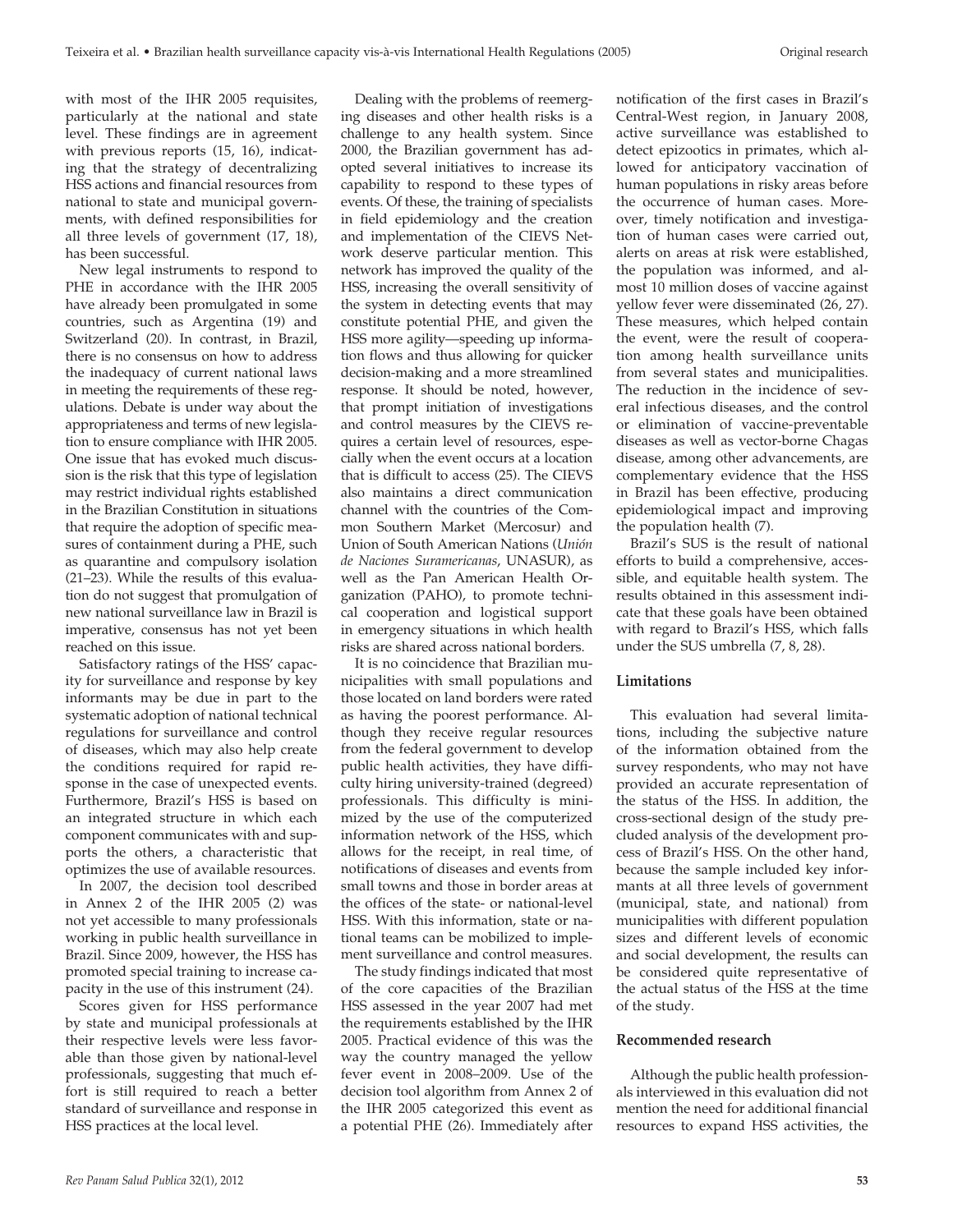current level of investment does not appear to be sufficient. The survey respondents may have been unaware of the difficulties faced by top-level HSS management in supplying what is needed to carry out both emergency and routine activities. Therefore, a more detailed analysis of this issue is recommended.

## **Conclusions**

The IHR 2005 represents great progress in the protection of public health within the context of a contemporary world in which both complex and common health problems generated by globalization must be confronted firmly and ethi-

- 1. World Health Organization. International Health Regulations (1969). 3rd annotated ed. Geneva: WHO; 1983.
- 2. World Health Assembly. Resolutions: revision of the International Health Regulations (WHA58.3). Geneva: WHA; 2005. Available from: http://www.who.int/gb/ebwha/pdf\_ files/WHA58-REC1/english/Resolutions. pdf Accessed 28 April 2009.
- 3. Baker MG, Fidler DP. Global public health surveillance under new International Health Regulations. Emerg Infect Dis. 2006;12(7):1058–65.
- 4. Fidler DP, Gostin LO. The new International Health Regulations: an historic development for international law and public health. J Law Med Ethics. 2006;34(1):85–94.
- 5. Katz RL, Fernandez JA, McNabb SJ. Disease surveillance, capacity building and implementation of the International Health Regulations (IHR[2005]). BMC Public Health. 2010; 10(Suppl 1):S1.
- 6. World Health Organization. Strengthening national capacities for epidemic preparedness and response in support to national implementation of IHR(2005). Report of a WHO meeting. Geneva: WHO; 2006. (WHO/CDS/ EPR/LYO/2006.4).
- 7. Barreto ML, Teixeira MG, Bastos FI, Ximenes RA, Barata RB, Rodrigues LC. Successes and failures in the control of infectious diseases in Brazil: social and environmental context, policies, interventions, and research needs. Lancet. 2011;377(9780):1877–89.
- 8. Paim JS, Travassos, CMR, Almeida C, Bahia L, Macinko J. The Brazilian health system: history, advances, and challenges. Lancet. 2011; 377(9779):1778–97.
- 9. Ministério da Saúde (BR). Lei n° 8080 de 19 de setembro de 1990. Brasilia: MS; c2000. Available from: http://www6.senado.gov.br/ legislacao/ListaPublicacoes.action?id=134238 Accessed 30 April 2010.
- 10. Cornwall A, Shankland A. Engaging citizens: lessons from building Brazil's national health system. Soc Sci Med. 2008;66(10):2173–84.
- 11. Ministério da Saúde (BR). Centro de Informações Estratégicas em Vigilância em Saúde– CIEVS [Internet]. Brasília: MS; c2010. Available from: http://portal.saude.gov.br/portal/

cally, without infringing on human rights or national sovereignty. The IHR 2005 has helped to protect human health by encouraging nations to improve their surveillance and response systems yet minimizing barriers to commerce and tourism, important activities for the economic and social development of any nation. The results of this study reflect this broad view of the IHR 2005 as well as the commitment of Brazilian health authorities and thousands of dedicated public health professionals to strengthen HSS capacity at the national, state, and municipal level. In general, the core capacities of Brazil's HSS are well established and fulfill most of the requisites listed in the IHR 2005

#### **REFERENCES**

saude/gestor/visualizar\_texto.cfm?idtxt= 22233 Accessed 30 April 2010.

- 12. Pires MCC, Oliveira-Neto JCC. Indicador Municipal de Saúde: uma análise dos sistemas municipais de saúde brasileiros. Brasília: Instituto de Pesquisa Econômica Aplicada; 2006.
- 13. World Health Organization. IHR monitoring framework: checklist and indicators for monitoring progress in the development of IHR core capacities in States Parties. Geneva: WHO; 2010. (WHO/HSE/IHR/2010.1).
- 14. Ministério da Saúde (BR). Sistema de Informações sobre Orçamentos Públicos em Saúde [Internet]. Brasília: MS; c2019. Available from: http://siops.datasus.gov.br/ Accessed 30 April 2009.
- 15. Silva-Júnior JB. Epidemiologia em serviço: uma avaliação de desempenho do Sistema Nacional de Vigilância em Saúde [dissertation]. Campinas (SP): Universidade Estadual de Campinas, Faculdade de Ciências Médicas; 2004.
- 16. Teixeira MG, Costa MCN. Vigilância epidemiológica: políticas, sistemas e serviços. In: Giovanella L, Escorel S, Lobato LVC, Noronha JC, Carvalho AI, editors. Políticas e sistemas de saúde no Brasil. Rio de Janeiro: Fiocruz; 2008.
- 17. Ministério da Saúde (BR). Portaria n° 1399, de 15 de dezembro de 1999. Brasília: MS; c2010. Available from: http://www.saude.ms.gov.br/ index.php?templat=vis&site=116&id\_comp= 631&id\_reg=2485&voltar=lista&site\_reg= 116&id\_comp\_orig=631 Accessed 12 June 2010.
- 18. Ministério da Saúde (BR). Portaria n° 184, de 24 de junho de 2010. Brasília: MS; c2010. Available from: http://portal.saude.gov.br/ portal/arquivos/pdf/portaria\_184\_2010\_ ms\_svs\_cgdant.pdf Accessed 12 June 2010.
- 19. Ministerio de Salud (AR). Resolucion 1715/ 2007. Buenos Aires: MS; c2006–2007. Available from: http://test.e-legis-ar.msal.gov.ar/ leisref/public/showAct.php?id=7129& word=Reglamento%20sanitario%20interna cional Accessed 26 December 2011.
- 20. Federal Office of Public Health (CH). Revision of the Epidemics Act. Zurich: FOPH; c2009. Available from: http://www.bag.admin.ch/ themen/medizin/03030/03209/03210/index. html?lang=en Accessed 26 December 2011.

with respect to both structure and function, particularly at the national and state levels. This study also helps justify the approach of building a national plan involving all three levels of government in order to strengthen national capacity for health surveillance and response.

**Acknowledgments.** The authors acknowledge the managers and professionals from Brazil's national Unified Health System (*Sistema Único de Saúde*, SUS) who kindly agreed to participate in this study. This work was supported by the Health Surveillance Secretariat of Brazil's Ministry of Health (Secretaria de Vigilância em Saúde do Ministério da Saúde).

- 21. Henriques CMP. As diferentes visões filosóficas e abordagens científicas sobre a vigilância em saúde no Brasil. Rev Direito Sanit. 2009; 10(2):87–93.
- 22. Aith F, Dallari SG. Vigilância em saúde no Brasil: os desafios dos riscos sanitários do século XXI e a necessidade de criação de um sistema nacional de vigilância em saúde. Rev Direito Sanit. 2009;10(2):94–125.
- 23. Teixeira MG, Costa MCN, Viana I, Paim JS. Vigilância em saúde: é necessário uma legislação de emergência? Rev Direito Sanit. 2009; 10(2):126–44.
- 24. Ministério da Saúde (BR). Reportagens Especiais. Alta tecnologia na prevenção das emergências em saúde. Brasíla: MS; c2009. Available from: http://portal.saude.gov.br/ portal/aplicacoes/reportagensEspeciais/ default.cfm?pg=dspDetalhes&id\_area= 124&CO\_NOTICIA=10017 Accessed 14 March 2011.
- 25. Carmo EH, Penna G, Oliveira WK. Emergências de saúde pública: conceito, caracterização, preparação e resposta. Estud Av. 2008; 22(64):19–32.
- 26. Camacho LAB. Febre amarela e saúde pública no Brasil [editorial]. Cad Saude Publica. 2008;24(3):482–3.
- 27. Ministério da Saúde (BR). Febre amarela silvestre, Brasil, 2009: Emergências em Saúde Pública de Importância Nacional (ESPIN) de febre amarela silvestre em São Paulo e no Rio Grande do sul e a situação epidemiológica atual no Brasil (2008/2009) [bulletin]. Available from: http://portal.saude.gov.br/ portal/arquivos/pdf/boletim\_febre\_ama rela\_09\_12\_09.pdf Accessed 26 December 2011.
- 28. Hoffmann R, Ney MG. A recente queda da desigualdade de renda no Brasil: análise dos dados da PNAD, dos Censos Demográficos e das Contas Nacionais. Economica (Rio de Janeiro). 2008;10(1):7–39.

Manuscript received on 30 June 2011. Revised version accepted for publication on 10 January 2012.